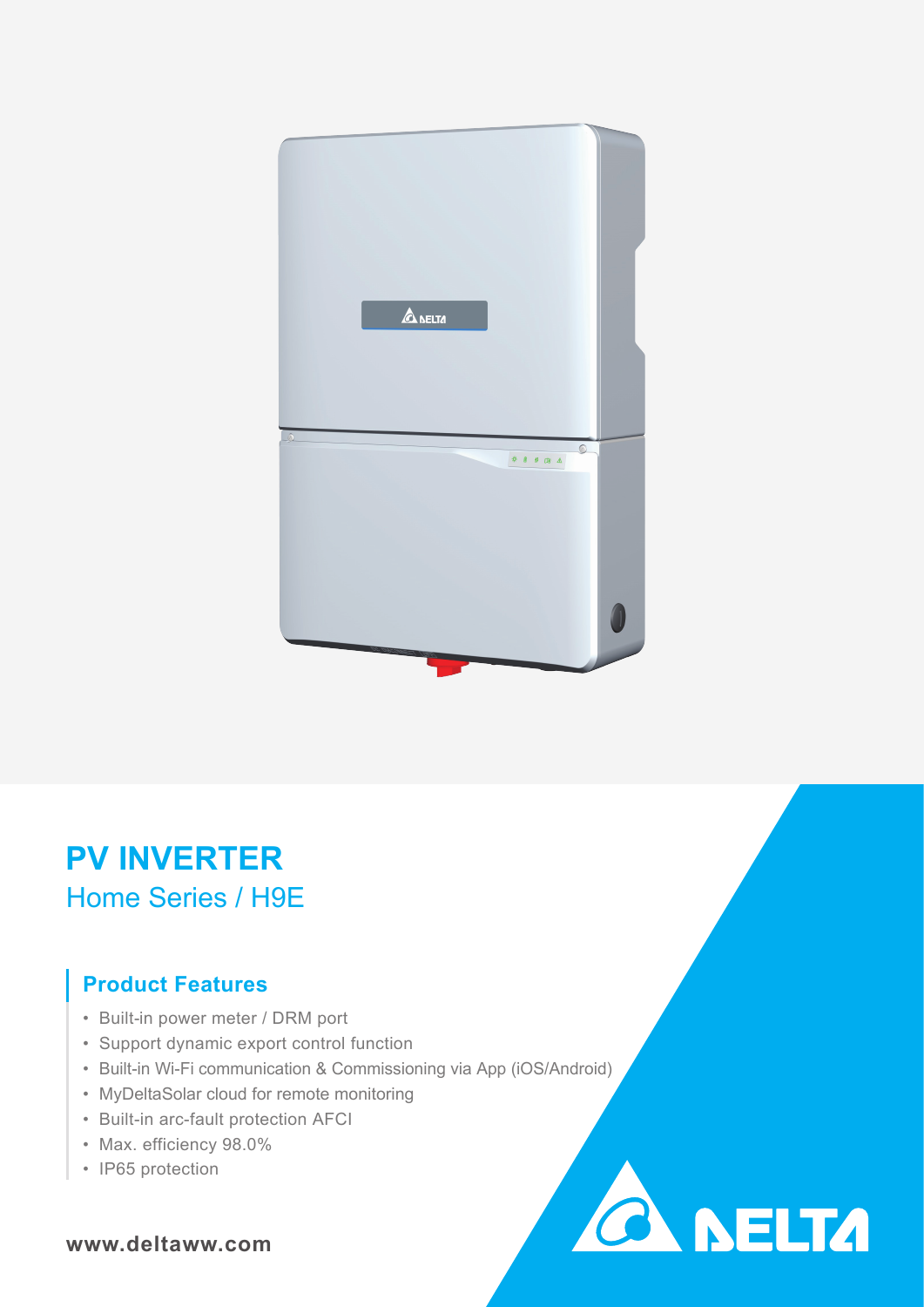### **Product Overview**

Delta produce H9E solar inverter features 9kVA power output. This single phase solar inverter is designed for residential PV applications where maximum versatility and profitability are important.

A built-in power meter is designed to fulfill dynamic power export control requirement and optimize the system cost. With MyDeltaSolar APP, user can easily monitor all the power flow information such as power consumption and power feed-in at once.





### **MyDeltaSolar**

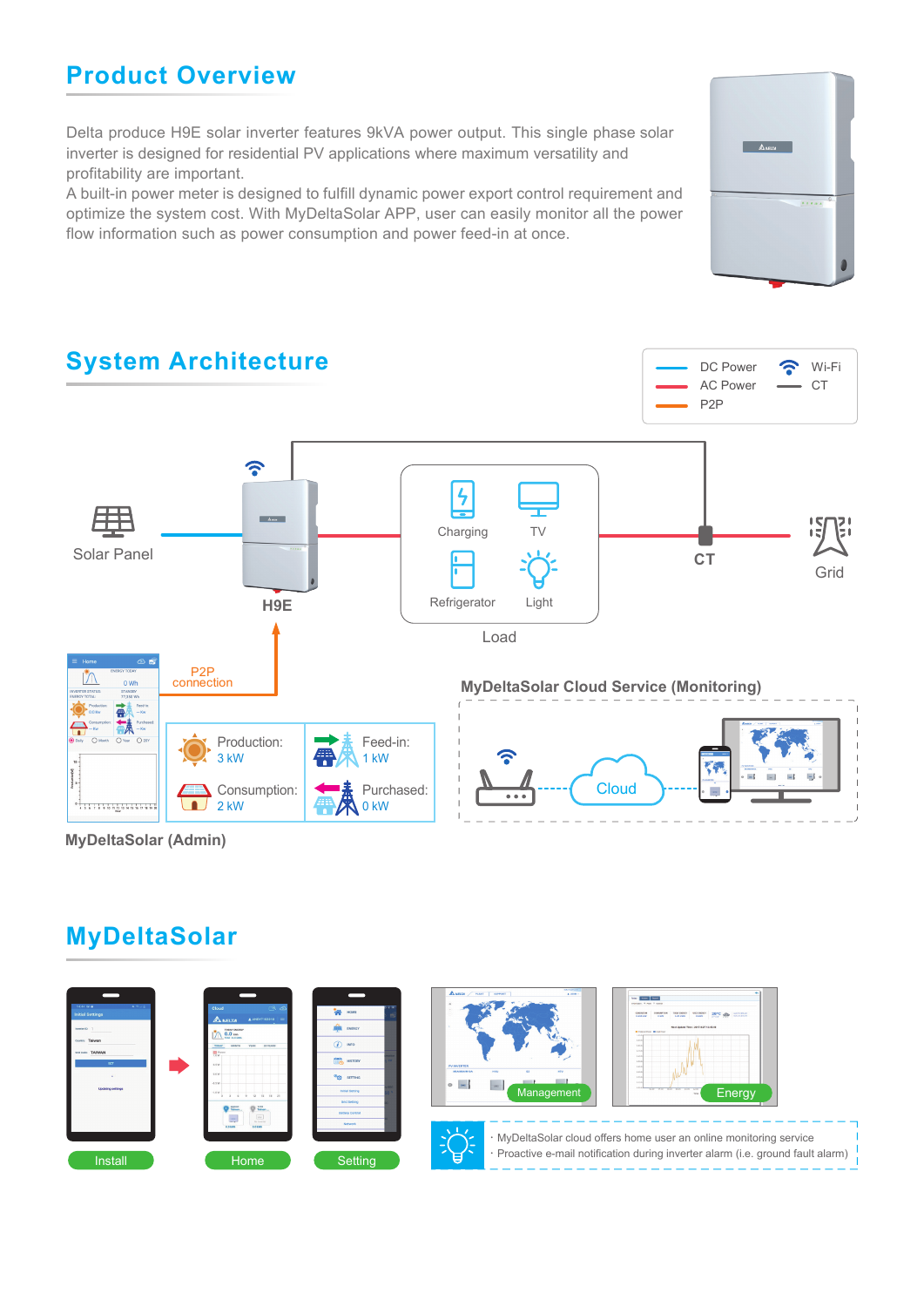## **Specifications**

| <b>Model Number</b>                  | H9E                                                                                    |
|--------------------------------------|----------------------------------------------------------------------------------------|
| <b>DC Input</b>                      |                                                                                        |
| Max. Input Voltage                   | 600 V                                                                                  |
| <b>Operating Voltage Range</b>       | $50 - 540V$                                                                            |
| MPP Voltage with Max. Power          | 280 - 480 V                                                                            |
| Start Up Voltage                     | > 120 V                                                                                |
| <b>Rated Voltage</b>                 | 380 V                                                                                  |
| Max. Input Current                   | 12 A / MPPT                                                                            |
| Max. short circuit current per MPPT  | 15A                                                                                    |
| Mpp Tracker                          | $\overline{4}$                                                                         |
| <b>Connection Type</b>               | Clamp type terminal                                                                    |
| DC Switch                            | Built-in                                                                               |
| <b>AC Output</b>                     |                                                                                        |
| Max. Output Power                    | 8280 W / 7360 VA @ 230 Vac<br>8640 W / 7680 VA @ 240 Vac<br>9000 W / 8000 VA @ 250 Vac |
| Max. Output Current                  | 36 A                                                                                   |
| <b>Rated Voltage</b>                 | 230 / 240 V                                                                            |
| AC Voltage Range                     | 180 - 276 V                                                                            |
| <b>Frequency Range</b>               | 50 Hz (± 5 Hz)                                                                         |
| T.H.D                                | $< 3\%$                                                                                |
| <b>Reactive Power</b>                | 0.85 Ind $\sim$ 0.85 Cap                                                               |
| Night Time Power Consumption         | < 1.5 W                                                                                |
| <b>Efficiency</b>                    |                                                                                        |
| Peak Efficiency                      | 98.0 %                                                                                 |
| Euro Efficiency                      | 97.3 %                                                                                 |
| <b>Information</b>                   |                                                                                        |
| <b>Power Meter</b>                   | Built-in                                                                               |
| Communication                        | Wi-Fi                                                                                  |
| Indicator                            | LED                                                                                    |
| Display                              | MyDeltaSolar APP (iOS / Android)                                                       |
| Cloud                                | MyDeltaSolar Cloud                                                                     |
| Alarm                                | <b>Mail Notification</b>                                                               |
| Certification                        |                                                                                        |
|                                      | IEC 62109-1 / -2<br>EN 61000-3-3<br>AS 4777-2<br>AS 4777-3                             |
| <b>General Data</b>                  |                                                                                        |
| Operating Temp. Range                | -25 to +65°C, full power up to 45°C                                                    |
| Protection Level                     | IP65                                                                                   |
| Noise Emission, Typical              | 45 dBA @1m                                                                             |
| <b>Operating Elevation</b>           | $< 3000 \text{ m}$                                                                     |
| Cooling                              | Natural cooling                                                                        |
| Dimensions ( $W \times H \times D$ ) | 425 x 590 x 160 mm                                                                     |
| Weight                               | 21.6 kg                                                                                |

\*All specifications are subject to change without prior notice